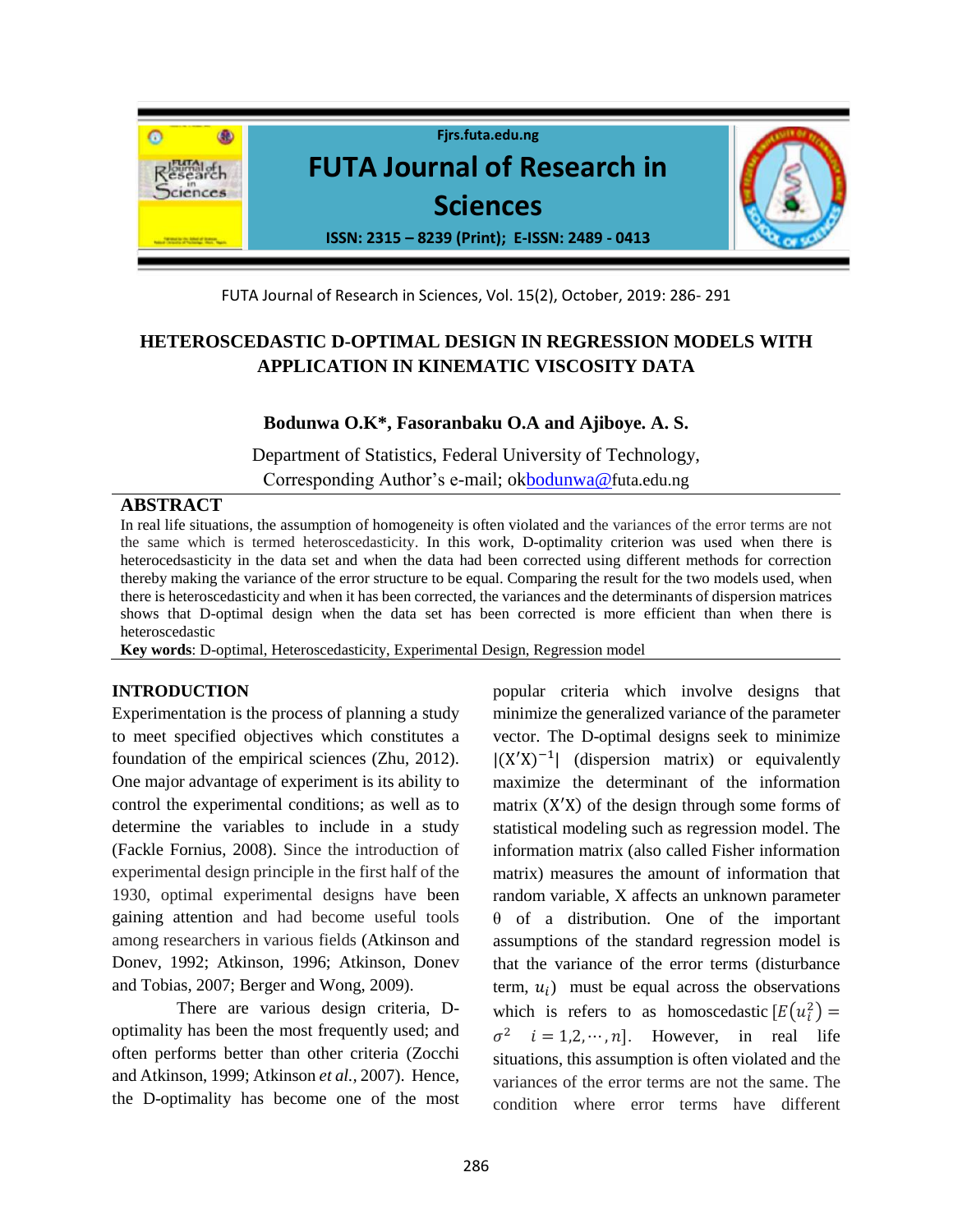variances is termed heteroscedasticity  $\left[E(u_i^2)\right]$  $\sigma_i^2$   $i = 1, 2, \dots, n$  that is, unequal variance across the observations (Lambert, 2013; Knaub, 2017). Heteroscedasticity, which is often referred to as a "problem" that needs to be "solved" or "corrected" is the change in variance of predicted y, given different values of the independent variables (Knaub, 2011, 2017). This study will therefore, adopt D-optimal designs otherwise known as Doptimality criterion in the presence of Heteroscedasticity due to it's widely selection to provide the most globally accurate estimates of model parameters.

#### **MATERIALS AND METHOD**

The sequential method for getting D-optimal design was used to achieve the results in this work. The data is from secondary source on the kinematic viscosity of a lubricant (response variable) in stokes as a function of temperature  $(o<sub>c</sub>)$  and the pressure in atmosphere  $(atm)$ , were obtained by Linssen (1975). The data set which violated the assumption of homoscedasticity was coded between  $-1 \le x \le 1$ . Linear and polynomial models were used and we found D-optimal design for each model when there is heteroscedasticity and when it has been corrected.

Heteroscedasticity was corrected using the following steps;

- i. Run the OLS of the model and obtain the estimated residuals
- ii. Obtain the log of the squared residuals
- iii. Correction methods are Method 1 regress  $log \hat{e}_i^2$  on  $(x_1, x_2)$ Method 2 regress  $log \hat{e}_i^2$  on  $(x_1, x_2, x_1^2, x_2^2)$ Method 3 regress $log \hat{e}_i^2$  on  $(x_1, x_2, x_1^2, x_2^2, x_1x_2)$ **RESULT AND DISCUSSION** The linear (first) model is

$$
y_i = \beta_0 + \beta_1 x_1 + \beta_2 x_2 + e_i \tag{1}
$$

The partial derivative for the model is

$$
f'(x_i) = (1, x_1, x_2)
$$
  
The information matrix is now  

$$
M(\xi) = \sum w_i f(x_i) f'(x_i)
$$
 (3)

The corresponding  $3 \times 3$  design matrix for the model is

$$
X_3 = \begin{bmatrix} 1.000000 & 1.000000 & 0.322035 \\ 1.000000 & -0.494439 & 0.413935 \\ 1.000000 & -0.235592 & -0.026634 \end{bmatrix}
$$
  
(4)

It should be noted that the procedure requires a sufficient number of observation because we have to ensure that the inverse  $|X'_N X_N|^{-1}$  exist. A simple condition that will guarantee the inverse exist is to have the number of different design points greater than or equal to the number of parameters, that is  $N \geq p$ . The design points are selected within the range of  $-1 \le x \le 1$  for the variables. The maximum  $s(x_a, \xi)$  is found for  $x_1 =$ 1.00000 and  $x_2 = -1.000000$ , so these design points were added to design matrix  $X_3$  and the design matrix is now

$$
X_4 = \begin{bmatrix} 1.000000 & 1.000000 & 0.322035 \\ 1.000000 & -0.494439 & 0.413935 \\ 1.000000 & -0.235592 & -0.026634 \\ 1.000000 & 1.000000 & -1.000000 \end{bmatrix}
$$

The process continued until the condition for getting optimal design was reached. The maximum  $s(x_a, \xi)$  value decreases as N increases, according to the general equivalence theorem (Kiefer and Wolfowitz, 1960), a D-optimal design satisfies the condition that  $s(x_a, \xi) \leq p$ .

Table 1 shows the D-optimal design when there is heteroscedasticity. It means that if there are 100 experimental units, 20 should be allocated to when  $x_1 = -1$  and  $x_2 = 1$ , also when  $x_1 = 1$  and  $x_2 =$ 1. In the same vein, 30 should be allocated to when  $x_1 = -1$  and  $x_2 = -1$ , also when  $x_1 =$ 1 and  $x_2 = -1$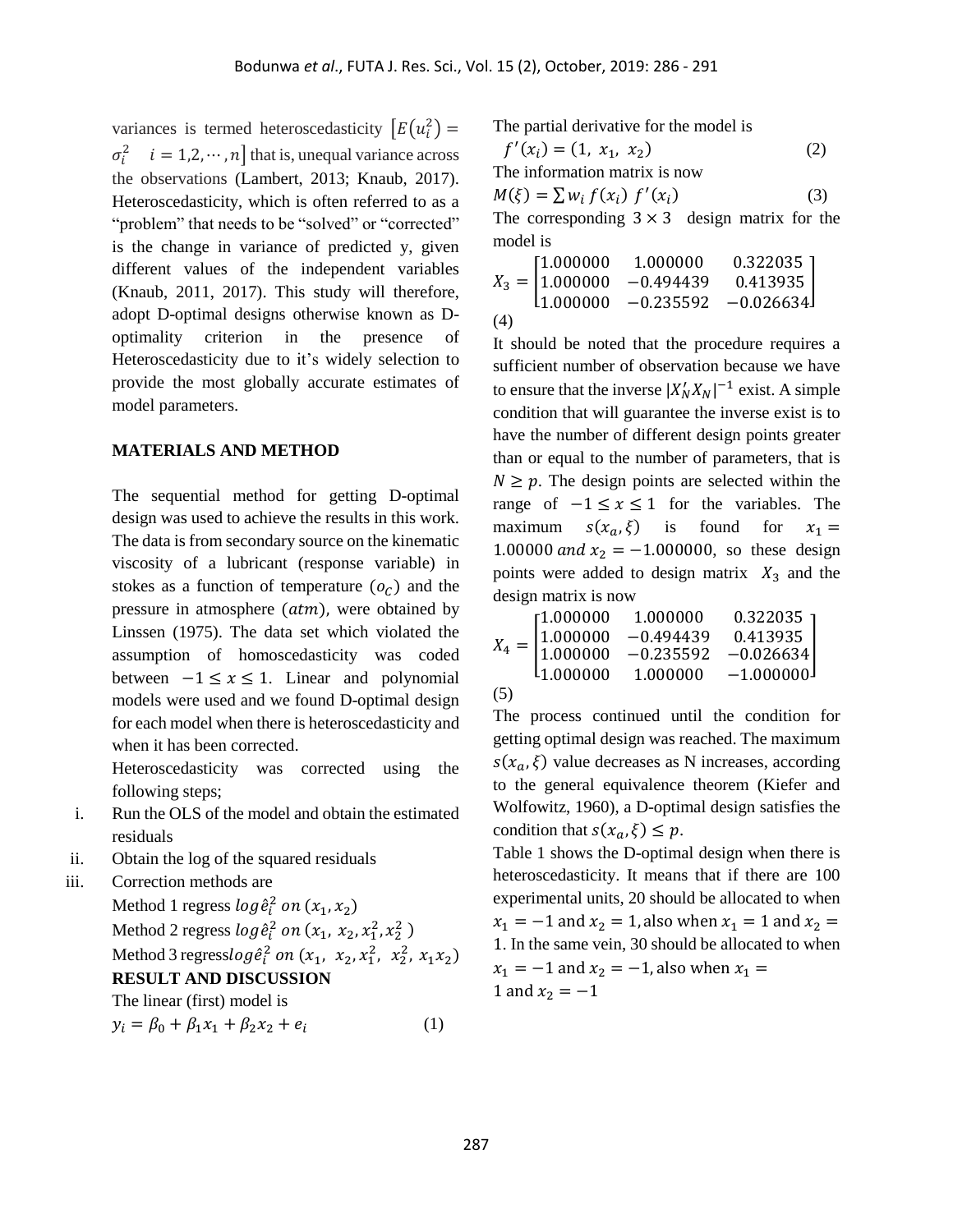| N              | $x_{1N+1}$ | $x_{2N+1}$ | $s(x_a,\xi)$ | $D_{eff}$ |
|----------------|------------|------------|--------------|-----------|
| 3              | 1.0000     | $-1.0000$  | 49.5896      | 0.000819  |
| $\overline{4}$ | $-1.0000$  | $-1.0000$  | 13.9742      | 0.002128  |
| 5              | $-1.0000$  | 1.0000     | 7.2029       | 0.003511  |
| 6              | 1.0000     | 1.0000     | 6.0575       | 0.004728  |
| 7              | $-1.0000$  | $-1.0000$  | 4.3792       | 0.005966  |
| 8              | 1.0000     | $-1.0000$  | 4.3516       | 0.007015  |
| 9              | $-1.0000$  | 1.0000     | 4.2274       | 0.008169  |
| 10             | 1.0000     | 1.0000     | 3.7240       | 0.00931   |
| 903            | $-1.0000$  | $-1.0000$  | 3.009        |           |

**Table1: Sequential construction of a D-optimal design for the linear (first) model** 

The D-optimal design for the model is

 $\xi^* = \{$ (−1,1) (1,1) 2 10 2 10  $(-1, -1)$   $(1, -1)$ 3 10 3 10  $(6)$ 

Comparison for D-optimal designs when there is heteroscedaticicty and when it has been corrected was presented in Table 2 for linear model. The Mean and Variance for these were shown. The correction methods used here were three and this was done for polynomial model.

Table 2: D-optimal designs for model 1  $y_i = \beta_0 + \beta_1 x_1 + \beta_2 x_2 + e_i$  (Linear Model)

| Model          | D-optimal Designs                                               |                     | Mean | Variance |
|----------------|-----------------------------------------------------------------|---------------------|------|----------|
| Uncorrected    | $(-1,-1)$<br>(1,1)<br>$(-1,1)$<br>2<br>2<br>10<br>10<br>10      | $(1,-1)$<br>3<br>10 | 2.7  | 8.5      |
| Corrected 1    | $(-1,-1)$<br>(1,1)<br>$(-1,1)$<br>5<br>5<br>5<br>20<br>20<br>20 | $(1,-1)$<br>5<br>20 | 2.5  | 7.5      |
| $\overline{2}$ | $(-1,-1)$<br>(1,1)<br>$(-1,1)$<br>5<br>6<br>4<br>20<br>20<br>20 | $(1,-1)$<br>5<br>20 | 2.45 | 7.25     |
| 3              | $(-1,-1)$<br>(1,1)<br>$(-1,1)$<br>5<br>5<br>5<br>20<br>20<br>20 | $(1,-1)$<br>5<br>20 | 2.5  | 2.5      |

From Table 2, the mean and variance for the D-Optimal design when there is heteroscedasticity and it has been corrected were shown. The results show that the variance of the D- Optimal when there is heteroscedasticity is higher than when it has been corrected, which show the efficiency of the corrected one. Similarly, Table 3 also show same results for the second model used.

The polynomial model considered in this work is  $y_i = \beta_0 + \beta_1 x_1 + \beta_2 x_1^2 + \beta_3 x_2 + e_i$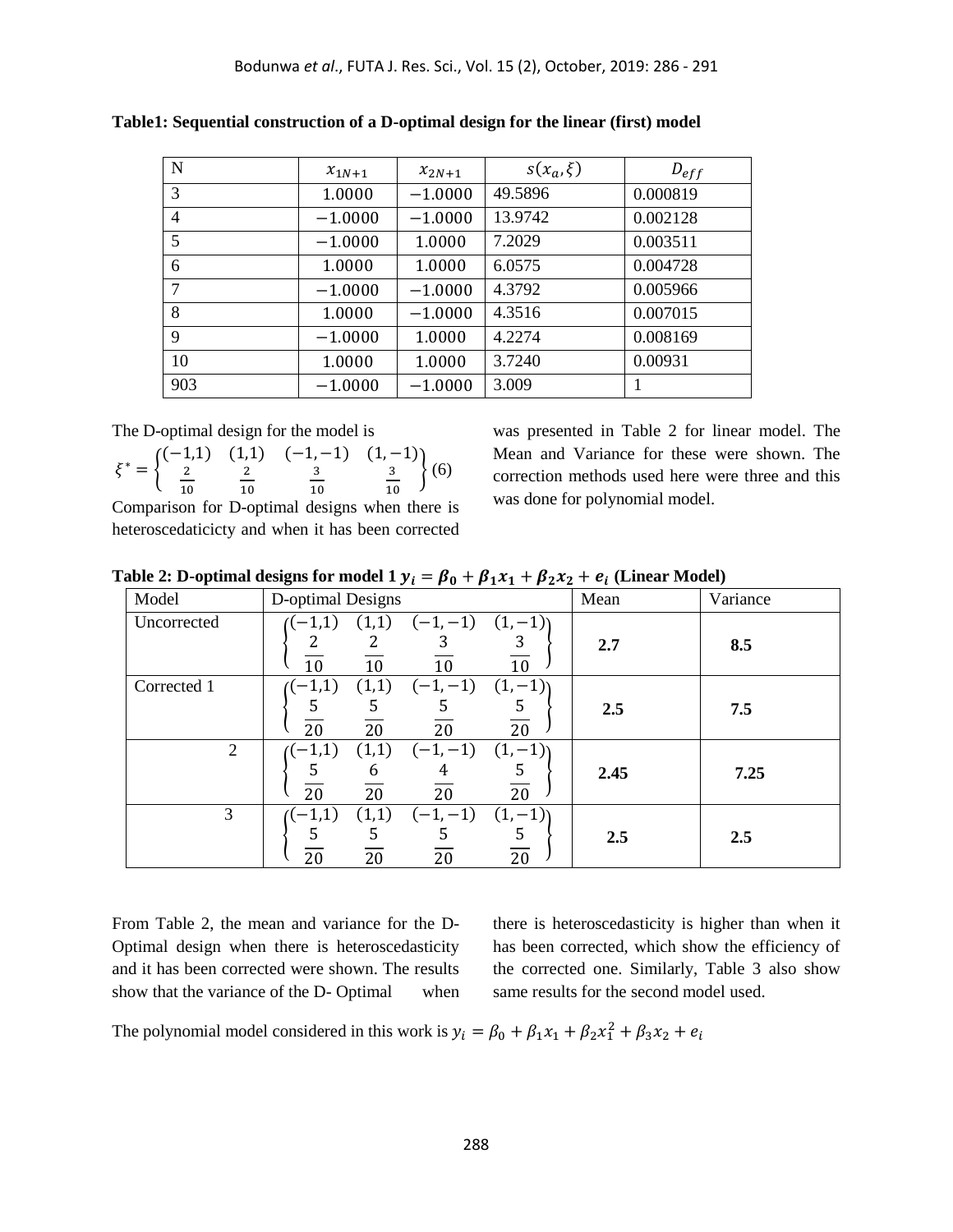| Model       | D-optimal Designs                                             |                                                             | Mean | Varia       |
|-------------|---------------------------------------------------------------|-------------------------------------------------------------|------|-------------|
|             |                                                               |                                                             |      | nce         |
| Uncorrected | (1,1)<br>$((-1,1))$<br>З<br>З<br>۰. 1<br>20<br>20<br>20<br>20 | $(-1,-1)$ $(1,-1)$ $(-0.2356,1)$ $(-0.2356,-1)$<br>20<br>20 | 3.65 | 16.25       |
| Corrected 1 | $((-1,1))$<br>(1,1)<br>4<br>4<br>20<br>20<br>20<br>20         | $(-1,-1)$ $(1,-1)$ $(-0.2356,1)$ $(-0.2356,-1)$<br>20<br>20 | 3.4  | 14.3        |
|             | (1,1)<br>$(-1,1)$<br>4<br>4<br>20<br>20<br>20<br>20           | $(-1,-1)$ $(1,-1)$ $(-0.2356,1)$ $(-0.2356,-1)$<br>20<br>20 | 3.4  | 14.7        |
| 3           | $(-1,1)$<br>(1,1)<br>4<br>4<br>4<br>20<br>20<br>20<br>20      | $(-1,-1)$ $(1,-1)$ $(-0.2356,1)$ $(-0.2356,-1)$<br>20<br>20 | 3.1  | <b>12.1</b> |

**Table 3: D-optimal designs for model 2 (Polynomial Model)**

Table 3 below shows the D-optimal design and the comparison is based on the mean and the variance of the design knowing fully well that for a good estimator, efficiency must be ascertained which is relevant to minimum variance. Therefore, the Doptimal design when there is no heteroscedasticity is the best in experimental design. Table 4 further established the effect of heteroscedasticity on Doptimal design for it minimizes the determinant of dispersion matrix or maximize the information matrix, meaning that the smaller the determinant, the better the design. Model 1 can be considered to have performed best in relative to this fact

|  |  |  | Table 4: Comparison of D-optimal designs in relative to the determinants of dispersion matrices |
|--|--|--|-------------------------------------------------------------------------------------------------|
|  |  |  |                                                                                                 |

| Model   | heteroscedasticity | No Heteroscedasticity |                   |                    |  |
|---------|--------------------|-----------------------|-------------------|--------------------|--|
|         |                    | Correction Method 1   |                   |                    |  |
| Model 1 | $3.331295e^{-11}$  | $3.331158e^{-11}$     | $3.329784e^{-11}$ | $3.323053e^{-11}$  |  |
| Model 2 | $2.498338e^{-11}$  | $2.498807e^{-11}$     | $2.499842e^{-11}$ | $2.4987226e^{-11}$ |  |

#### **CONCLUSION**

In regression model, presence of heteroscedasticity makes the estimator unbiased but not efficient when ordinary

least squares (OLS) approach is used. The outcome of experiment has shown that D-optimal design when Heteroscedasticity has been corrected is

better than when left uncorrected. In optimality criterion too, presence of this phenomenon will also affect

the D-optimal design that an experimenter wishes to achieve.

#### **REFERENCES**

**Atkinson, A. C., Donev, A. N.** (1992). Optimum Experimental Designs. Oxford Statistical Science Series-8, Oxford University Press.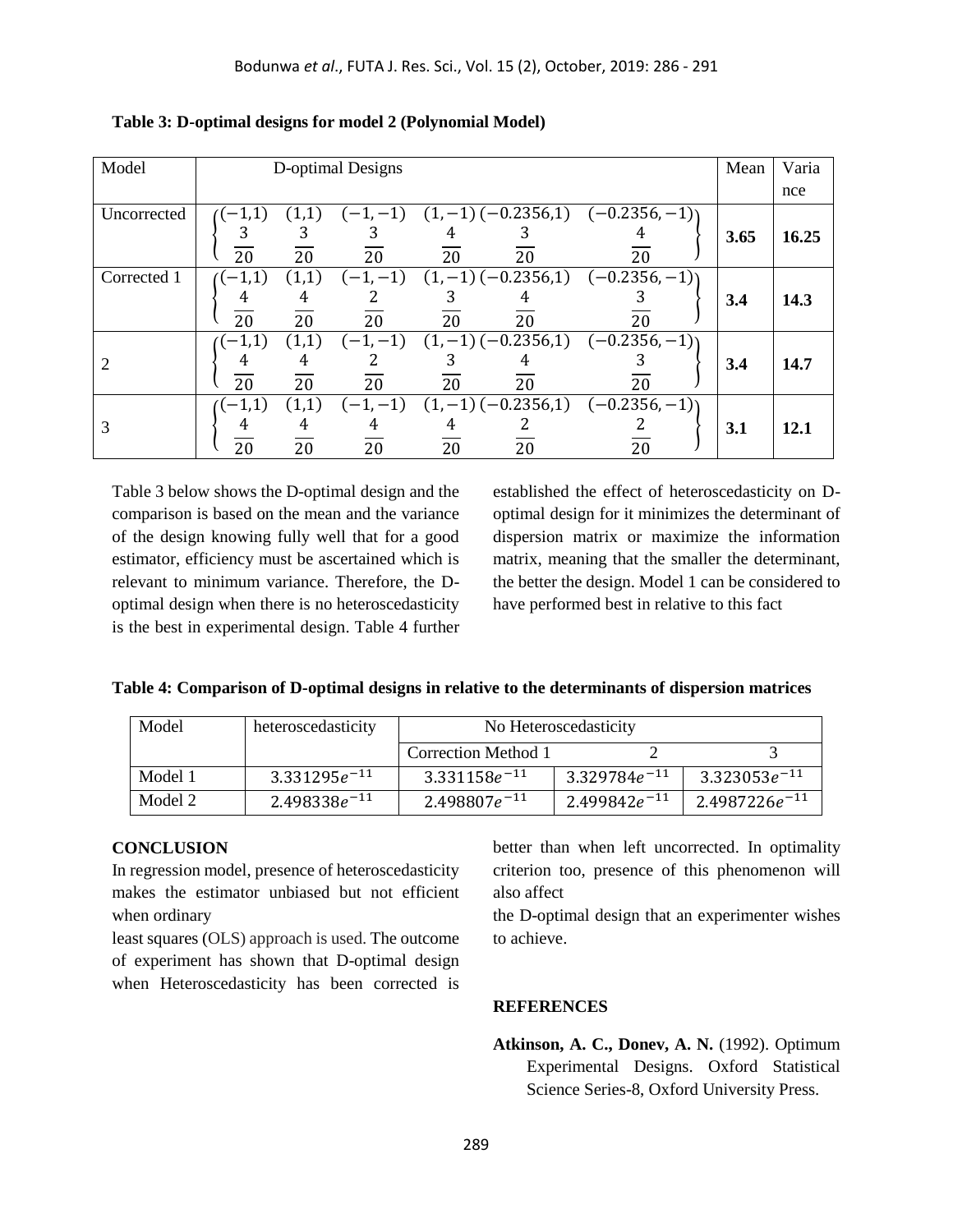- **Atkinson, A. C., Donev, A. N. and Tobias, R. D.** (2007). Optimum Experimental Designs, with SAS, Oxford University Press.
- **Atkinson, A.C.** (1996). The usefulness of optimum experimental designs. Journal of the Royal Statistical Society. Series B, 58, 59-76.
- **Atkinson, A.C. and Cook, R.D**. (1995). Doptimum designs for heteroscedastic linear models. Journal of the American Statistical Association, 90, 204-212.
- **Atkinson, A.C. and Donev, A. N**. (1996). Experimental designs optimally balanced for trend. Technometric, 38,333-341.
- **Berger, M. P. F. and Wong, W. K.** (2009). An introduction to optimal designs for social and biomedical research. John Wiley & Sons.
- **Dette, H. Melas, V. B. and Shpilev, P**. (2008). Optimal designs for estimating the derivative
- **Dette, H. and Muller, W. G.** (2012). Optimal designs for regression models with a constant coefficient of variation AMS Subject Classification: 62K05 in non-linear regression. Statistica Sinica, 21:1557-1570.
- **Fackle Fornius, E**. (2008). Optimal Design of Experiments for the Quadratic Logistic Model. A Thesis submitted to the Department of Statistics, Stockholm University, Stockholm, in partial fulfillment of Doctor of Philosophy in Statistics.
- **Fisher, R.A.** (1930). The Design of Experiments, Oliver and Boyd, Edinburgh.
- **Gaviria J.A. and López-Ríosb V.I**. (2014). Locally D-Optimal Designs with Heteroscedasticity: A Comparison between Two Methodologies. Revista Colombiana de Estadística. 37 (1): 95-110.
- **Lopez-Fidalgo, J. Rivas-Lopez, M.J. and Del Campo, R.** (2009). Optimal designs for Cox regression. Statistica neerlandica, 63 (2): 135- 148 doi:org/10.111/j.1467-9574.2009.00415
- **Parisa Parsa Maram and Habib Jafari** (2015). Bayesian D-optimal design for logistic regression model with exponential distribution for random intercept. Journal of

Statistical Computation and Simulation, DOI: 10.1080/00949655.2015.1087525

- **Jie Yang, Liping Tong and Abhyuday Manda**l (2015). D-optimal Designs with Ordered Categorical Data. Statistica Sinica · DOI: 10.5705/ss.202016.0210 ·
- **Kiefer, J. and Wolfowits, J.** (1959). Optimum designs in regression problems. The annals of Mathematical Statistics, 30,271-94.
- **Klein A.G., Gerhard C., Büchner R.D., Diestel S. and Schermelleh-Engel K** (2016). "The detection of heteroscedasticity in regression models for psychological data" Psychological Test and Assessment Modeling, 58 (4), 567- 592.
- **Knaub J.R., Jr**. (2011). "Ken Brewer and the Coefficient of Heteroscedasticity as Used in Sample Survey Inference," Pakistan Journal of Statistics, 27 (4): 397-406.
- **Knaub J.R., Jr.** (2017). "Essential Heteroscedasticity," unpublished research, [https://www.researchgate.net/publication/32](https://www.researchgate.net/publication/32%20%20%20%20%20%20%20%20853387_Essential_Heteroscedasticity)  [853387\\_Essential\\_Heteroscedasticity](https://www.researchgate.net/publication/32%20%20%20%20%20%20%20%20853387_Essential_Heteroscedasticity)
- **Klein A.G., Gerhard C., Büchner R.D., Diestel S. and Schermelleh-Engel K** (2016) "The detection of heteroscedasticity in regression models for psychological data" Psychological Test and Assessment Modeling, 58 (4), 567- 592
- Lambert, B. (2013). "Heteroscedasticity Summary," June 3, 2013, YouTube, [https://youtu.be/zRklTsY9w9c](about:blank)
- **Martijin P.F. Berger, Weng Kee Wong** (2009). An introduction to optimal designs for social and biomedical research.
- **Melas, V**. (2006). Functional Approach to Optimal Experimental Design. Lecture Notes in Statistics 184, Springer-Verlag, New York.
- **Montgomery, D. C.** (2000). Design and Analysis of Experiments,  $5<sup>th</sup>$  Edition. Wiley, New York.
- **Montgomery, D.C; Peck, E. A. and Vining, G. G.** (2001). Introduction to Linear Regression Analysis. Wiley, New York.